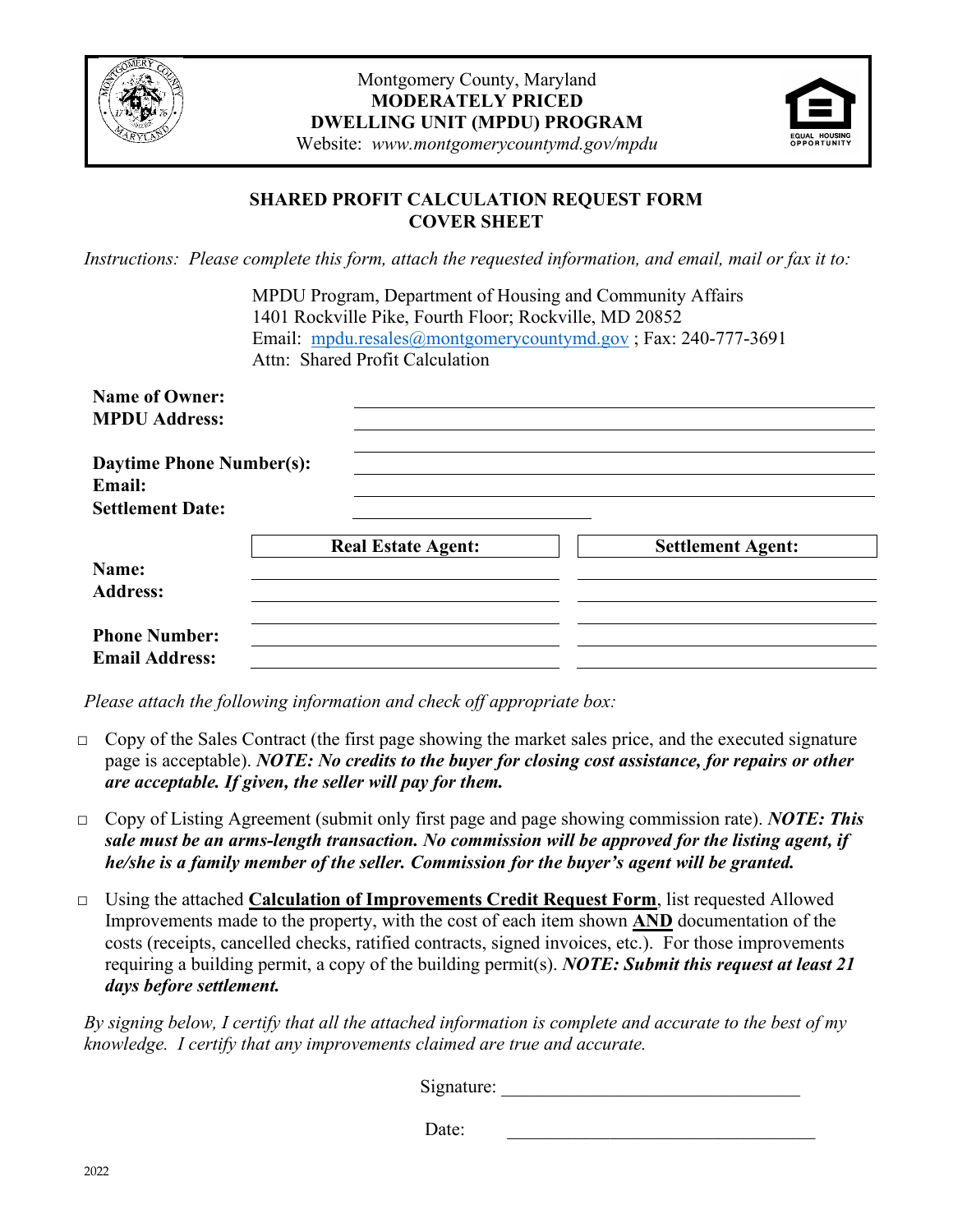### **SHARED PROFIT CALCULATION REQUEST FORM INSTRUCTIONS Requesting a Shared Profit Calculation For Owners of MPDUs after the Control Period Has Expired**

### **Introduction**

After the control period has expired on an MPDU, the owner may sell it on the open market at a fair market price. As part of an MPDU owner's initial agreement with the MPDU Program, the MPDU owner is required to share one-half of the "Excess Windfall Profit" with Montgomery County. This Excess Windfall Profit is the amount of appreciation in the value of the MPDU that exceeds the owner's initial purchase price plus:

- a credit for allowable improvements (see attached Calculation of Improvements Credit Request Form);
- an allowance for the increase in, based on the difference in the Consumer Price Index (CPI-U) from when the MPDU was purchased and when it was put on the market;
- the real estate commission (up to  $6\%$ ) of the sales price; and,
- one-half of the applicable transfer taxes and one-half of the recordation charges, up to a limit of 1.1% of the sales price.

The payment made to Montgomery County is called the Shared Profit. This money is used to finance and produce new affordable housing in Montgomery County for other low- and moderate-income families. Montgomery County and the Housing Opportunities Commission (HOC) also have the right to match the proposed fair market sales price, but at this time, Montgomery County is not purchasing MPDUs and HOC rarely purchases resale MPDUs.

#### **Steps to Follow**

When an owner sells their MPDU after the controls have expired, the owner must figure out how much of a Shared Profit is owed to Montgomery County by following these steps:

# **Step 1 – Send Shared Profit Request, including Calculation of Improvements Credit form and attach copy of the first page of the sales contract**

Send by email, fax, or regular mail a completed copy of the Shared Profit Calculation Request Form and the Calculation of Improvements Credit Request Form (if the MPDU owner is requesting credits for improvements to the MPDU). Attach a copy of the first page of the signed Sales Contract.

**NOTE: No credits to the buyer for closing cost assistance, for repairs or other are acceptable. If given, the seller will pay for them.**

**NOTE: This sale must be an arms-length transaction. No commission will be approved for the listing agent, if he/she is a family member of the seller. Commission for the buyer's agent will be granted.**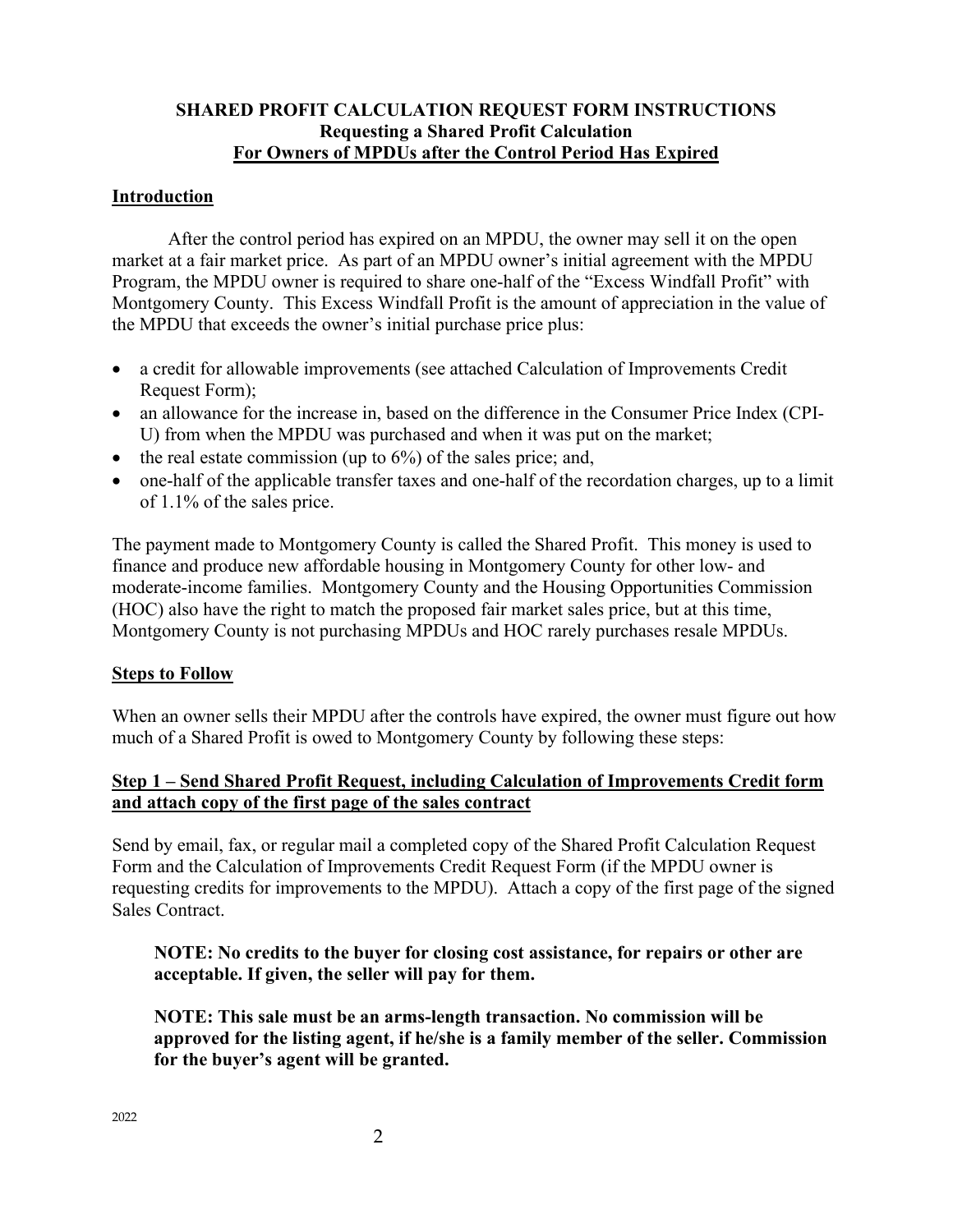### **NOTE: Submit this request at least 21 days before settlement.**

Send this to:

MPDU Program Attn: Shared Profit Calculation Department of Housing and Community Affairs 1401 Rockville Pike, Fourth Floor Rockville, MD 20852 Fax: 240-777-3691 Email: [mpdu.resales@montgomerycountymd.gov](mailto:mpdu.resales@montgomerycountymd.gov)

## **Step 2 – The MPDU Program office sends to the MPDU owner the Shared Profit Calculation, and sends copies to the Real Estate Agent and Settlement Agent listed on the Share Profit Calculation Request Form**

**Please allow at least 21 days before settlement for this calculation**.

### **Step 3: Settlement Company sends a check for the Shared Profit payment to Montgomery County**

The Settlement Company must send a check for the Shared Profit Payment and make the check payable to Montgomery County, Maryland. The check should be sent to:

MPDU Program Department of Housing and Community Affairs 1401 Rockville Pike, Fourth Floor Rockville, MD 20852 Attn: Shared Profit Calculation

If the funds are to be wired, the Settlement Company should send an email to [mpdu.resales@montgomerycountymd.gov](mailto:mpdu.resales@montgomerycountymd.gov) for wiring instructions. However, the MPDU office prefers that Shared Profits are paid by check whenever possible.